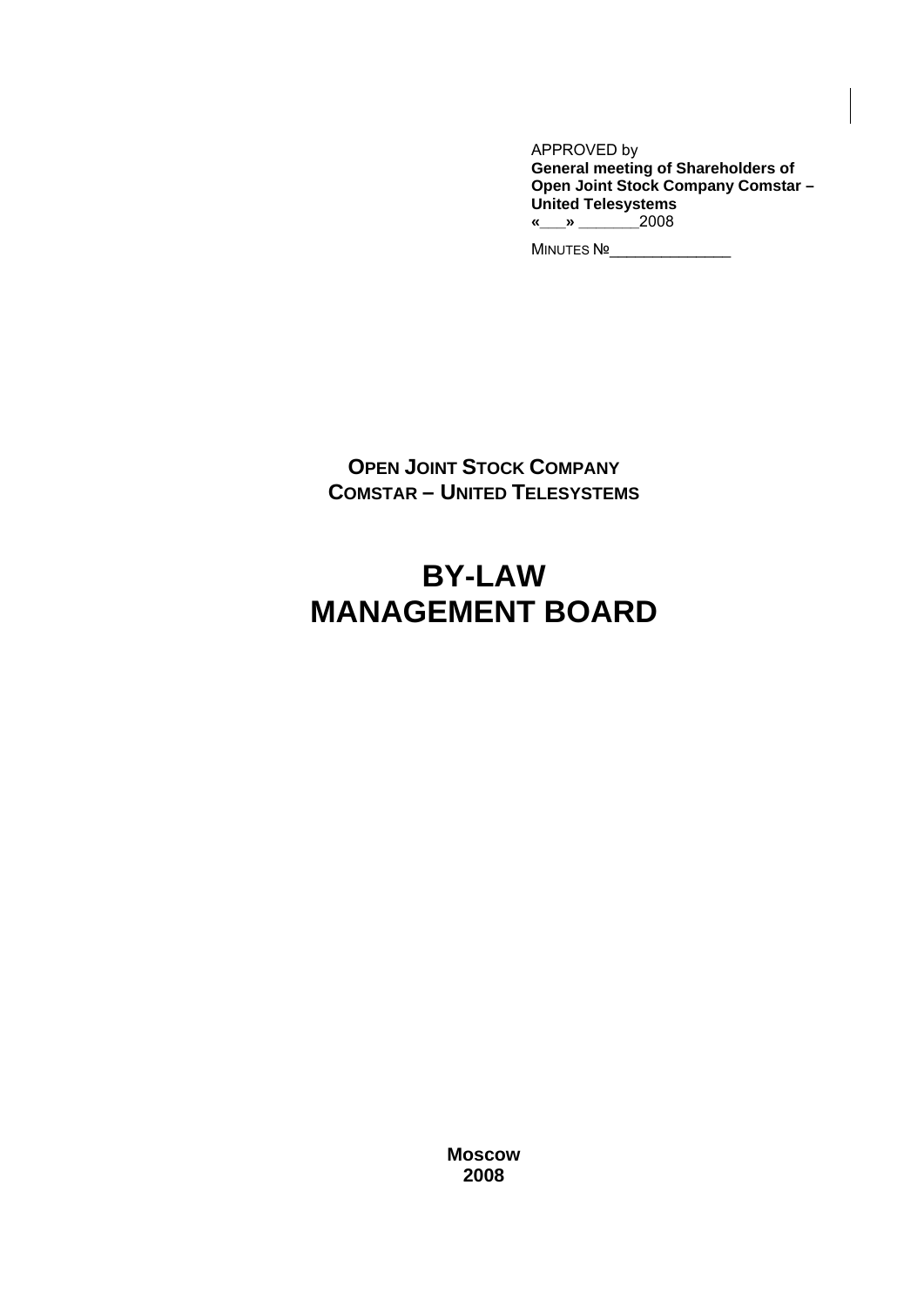# **1. General provision**

1.1. The Management Board of the Open Joint Stock Company Comstar – United Telesystems (hereinafter referred to respectively as Management Board and Company) is a collective executive body in the Company's governance structure.

This By-law establishes the forming procedures of Management Board, rights, obligations and liabilities of its members, as well as the following procedures: planning, preparing and convening the Management Board meetings, adopting and formalizing the adopted decisions, controlling theirs fulfillment, storing and delivering for reading the minutes (excerpts from minutes) of the meetings.

This By-law has been drafted in compliance with the Civil Code of RF, the Federal law "On joint stock companies", the Company's Charter.

1.2. The Management Board, when carrying out its activities, shall be governed by the current legislation, the Company's Charter and the present By-law .

1.3. The Management Board subordinates and is accountable to the Board of Directors and the General meeting of Shareholders.

 The Management Board, within its competence, shall be fully responsible before shareholders for efficient implementation of Company's policy in the following areas: production, finances and business, science and technologies, personnel and social matters.

#### **2. Management Board composition and forming procedures**

2.1. The size and membership of the Management Board shall be approved by the Board of Directors upon the President's proposal. The Chairman of the Management Board shall be the Company's President. the Management Board members shall be elected for a 3 years term. Unlimited re-elections are allowed.

2.2. The Company shall ensure to its shareholders and all other interested parties the access to information regarding the Management Board membership, positions occupied by Management Board members in the Company and other organizations, stakes in Company and other subsidiary and dependant companies, owned by Board of Directors members, by posting this information on the Company's web-site.

2.3. The Board of Directors may at any time decide to cease the powers of Management Board member(s); to change the size of the Management Board; to elect new members into it.

The Board of Directors shall cease the powers of a Management Board member upon his/her written request.

The powers of Management Board members shall commence and cease since adoption of a relevant BOD resolution.

Termination of powers of a certain Management Board member, having an employment agreement with the Company, stipulating other duties than those of a Management Board member, shall not be the reason for ending his/her employment agreement .

2.4. The Board of Directors shall establish the qualifications and other criteria to be met by Management Board members.

A Management Board member shall be a person with higher education degree, with high professionalism in his/her area, with flawless reputation, with no record of conviction for business crimes, not legally banned from holding executive positions;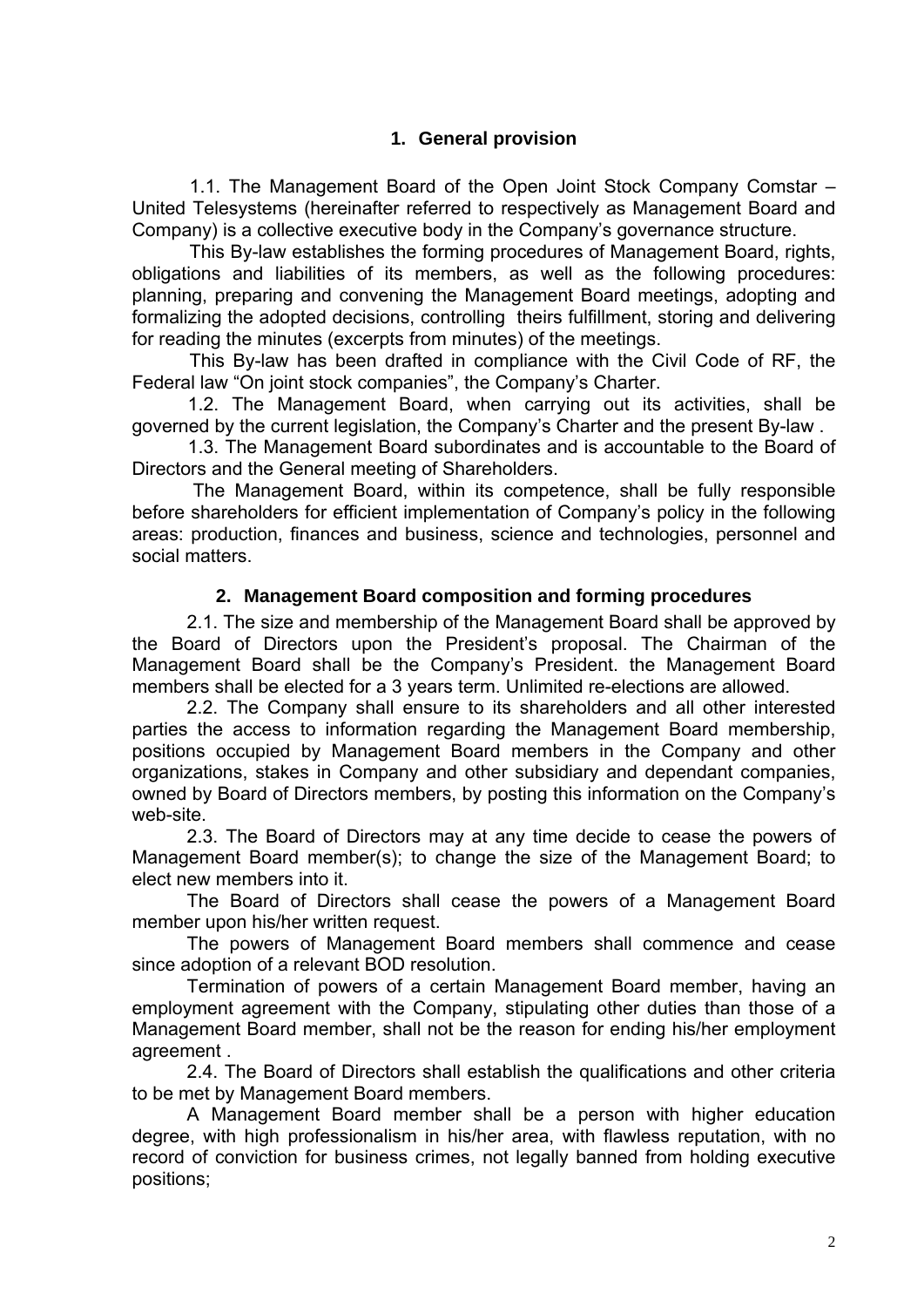A Management Board member can be a person employed by Company, or invited from outside.

2.5. With each Management Board member a contract/agreement can be signed, stipulating additional working conditions, compensation estimation procedure, reimbursement of expenses, relating to exercise of duties as Management Board member, contract/agreement termination procedure. Such contract/agreement shall be signed on behalf of the Company by BOD Chairman, or a person authorized by the Board of Directors. The latter may at any time terminate a contract/agreement with a Management Board member. The terms and conditions of such contract/agreement shall be approved by the Board of Directors.

The contract/agreements signed by Company with Management Board members shall contain provisions on liabilities of the said persons for breaching the clauses of by-laws regulating the use of confidential and insider information.

#### **3. Competence of the Management Board. Rights, obligations and liabilities of the Management Board members**

3.1. The competence of the Management Board is determined in the Company's Charter.

3.2. When carrying out theirs functions the Management Board members may:

- participate in the Management Board meetings, freely express theirs opinion, vote on all the agenda items, request one's special written opinion be attached to the meetings minutes;
- request and receive from Company's structural subdivisions documents and information regarding Company's operations, on the issues falling under the competence of the Management Board;
- propose items to the Management Board agenda, to request that extraordinary meetings be held;

3.3. The Management Board members must:

- fulfill resolutions, adopted by General meeting of Shareholders, Board of Directors, Management Board;
- act for the benefit of the Company, exercise theirs rights and discharge theirs duties with regard to Company in good faith and reasonably;
- not disclose confidential information, becoming available to a Management Board member in the course of his/her duties performance,
- not use the insider information for personal gains, nor transfer insider information to third parties and make transactions using the insider information;
- the Management Board members shall inform the Company's Board of Directors on the number of securities they possess in the Company, its subsidiary and dependant entities, and on theirs intention to consummate transactions with the shares of the Company, its subsidiary and dependant entities, and on the purchases (disposals) of such shares;
- read in good time the contents of the Company's internal normative documents and comply with theirs requirements;
- on legal entities, where he/she holds independently or jointly with his/her affiliated entity(ies) 20 and more percent of the voting shares (stakes, equities), on legal entities, in the governing bodies of which they hold positions, on transactions, being concluded or contemplated, where they may be considered as the interested persons;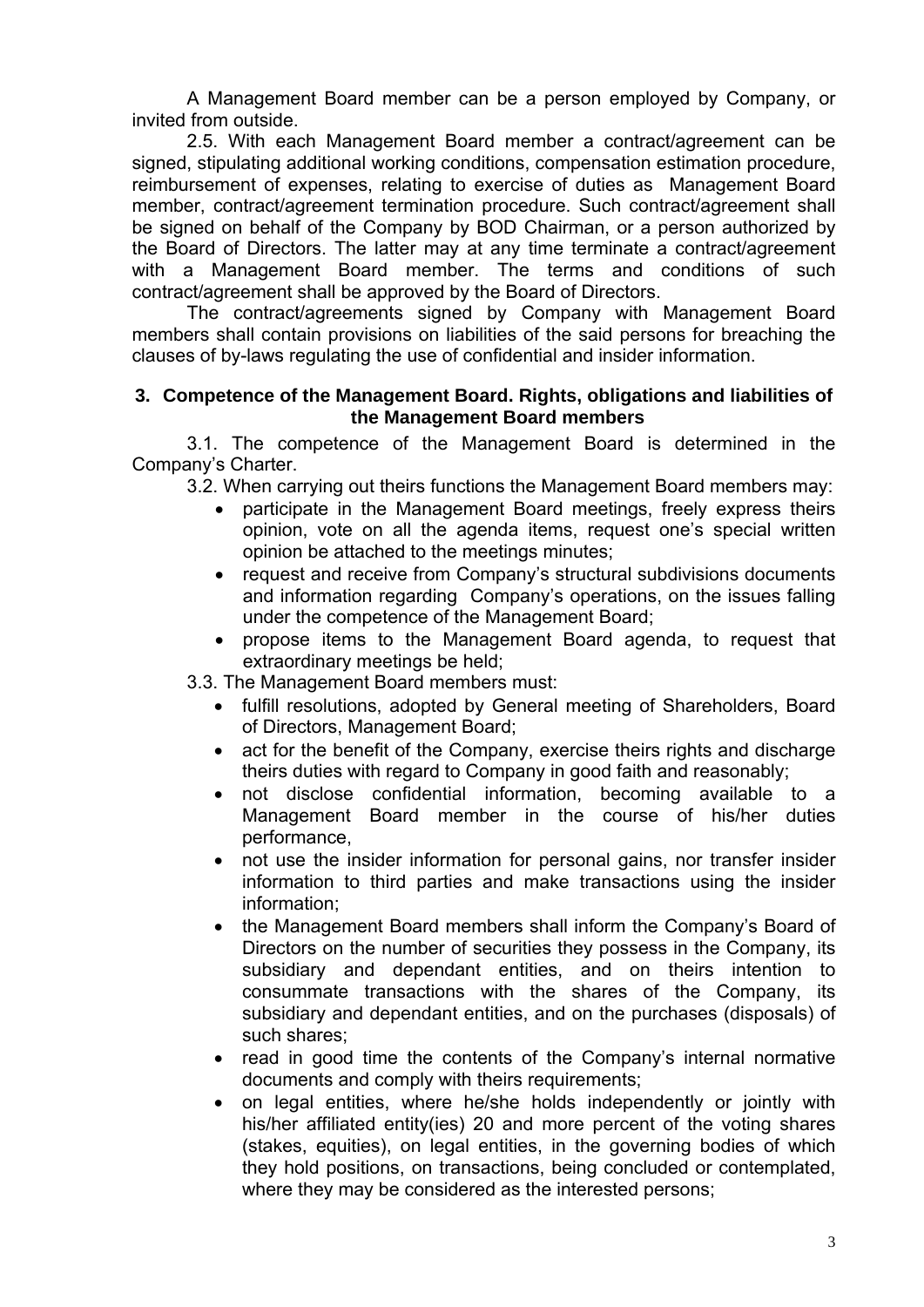3.4. A Management Board member may not receive gifts, nor direct or indirect gains used as a means of influencing the decisions, adopted by Management Board.

3.5. The members of the Management Board shall be liable to the Company for the damage inflicted to the Company through their culpable action (non-action), if not otherwise specified in the applicable RF laws regarding the reasons for and extent of liability.

Notwithstanding the above-mentioned, those members of the Management Board who voted against the resolution, which resulted in infliction of such damage to the Company, or who did not participate in the voting, shall not be liable.

3.6. The Management Board members shall operate within the limits of theirs competence, determined in the Company's Charter, Company's internal documents, resolutions of General meeting of Shareholders, Board of Directors and/or based on President's power of attorney.

3.7. The company may choose to insure the Management Board members against theirs executive liability.

#### **4. Chairman and Secretary to Management Board**

4.1. President of the Company, according to position, acts as Management Board Chairman. Chairman of the Management Board organizes the work of the Management Board and reports to the Board of directors on Management Board performance.

4.2. Deputy Chairman of the Management Board is appointed by management Board Chairman from among the Management Board members and is approved by Management Board.

Deputy Chairman of the Management Board performs functions of the Chairman in his absence.

4.3. The Management Board, at Chairman's suggestion, approves a Secretary to the Management Board. The Management Board is entitled at any time to cease Secretary's authorities and appoint a new one.

The Management Board Secretary:

- forwards notice to the Management Board members about forthcoming meeting as well as materials on agenda items;
- ensures technical-organizational meeting preparation;
- keeps minutes of meetings and files them, provides extracts from the minutes;
- ensures keeping of the minutes of meetings in original;
- ensures keeping of copies of minutes of meetings and materials on agenda items in electronic form;
- on the Chairman's instructions, exercises control over the Management Board resolutions' performance and reports to the Management Board about implementation of earlier adopted resolutions.

4.4. The Management Board Secretary has a right to require necessary, for the work of Management Board, info and documents from the structural subdivisions of the Company.

#### **5. Planning of the Management Board work**

5.1. Management Board meetings are held according to the approved schedule. In case of necessity, unscheduled meeting of the Management Board may be held.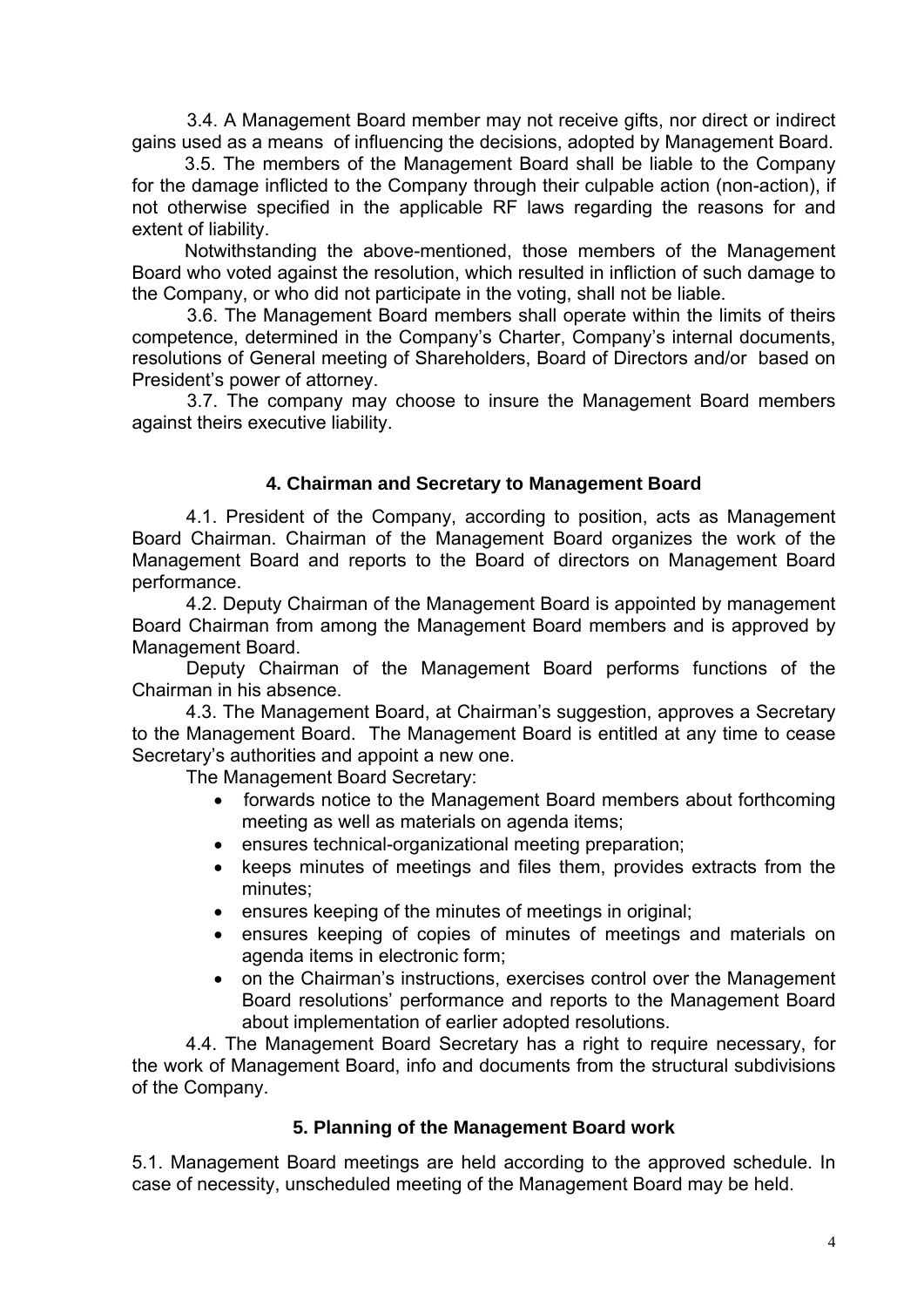5.2. Planning of the Management Board work shall be carried out on the base of necessity of preliminary consideration of issues submitted for consideration of the Company's Board of directors in accordance with the approved plan of work of the Board of directors. Plan of the Management Board work shall be worked out on the base of the present By-Law on the Management Board, legislative requirements and on the base of Management Board Chairman's instructions and suggestions submitted by its members, and by directors of structural subdivisions of the Company.

5.3. The Management Board's work plan shall be worked out for the forthcoming calendar year. If the need arises, the Management Board's work plan may be modified (corrected). Inclusion of additional issues on agenda and its modification is carried out on the Management Board Chairman's own initiative or in accordance with suggestions submitted by the members of the Management Board.

5.4. The Management Board's work plan shall be approved by the Management Board's resolution not later than 14 calendar days before the beginning of the planning period and shall contain dates (approximate periods of conduction) when the Management Board meetings will be conducted, wording of items on agenda and names of persons responsible for preparation of issues on agenda.

5.5. The Management Board Secretary is responsible for the development of draft working plan of the Management Board.

5.6. Agenda of a meeting shall comply with the Management Board competence, specified in the Company's Charter. All issues on agenda shall have wording showing the substance of an issue. Usage of such wording as «miscellaneous», «current issues» etc is not acceptable.

5.7. Not later than 20 calendar days before the beginning of the planning period, the draft working plan of the Management Board shall be submitted to the members of the Management Board for familiarization.

5.8. Proposals to be included in the Management Board's work plan, submitted by members of the Management Board, President, vice-presidents and directors of structural subdivisions of the Company shall be received not later than 45 days before the beginning of the planning period.

5.9. As a rule, agenda of one meeting of the Management Board shall comprise no more than 5 issues.

5.10. Agenda of a regular meeting of the Management Board is determined in accordance with the Work Plan of the Management Board, Chairman's and members' suggestions. Resolution related to agenda of a regular meeting of the Management Board, place and time of conducting shall be adopted by the Chairman of the Management Board. It is allowed to conduct extramural meetings of the Management Board. It is not allowed to conduct the Management Board meetings in the form of absentee voting.

5.11. Materials on agenda of the management Board meeting together with minutes of the Management Board meetings shall be issued in Russian. Discussion and consideration of issues on agenda is carried out in Russian.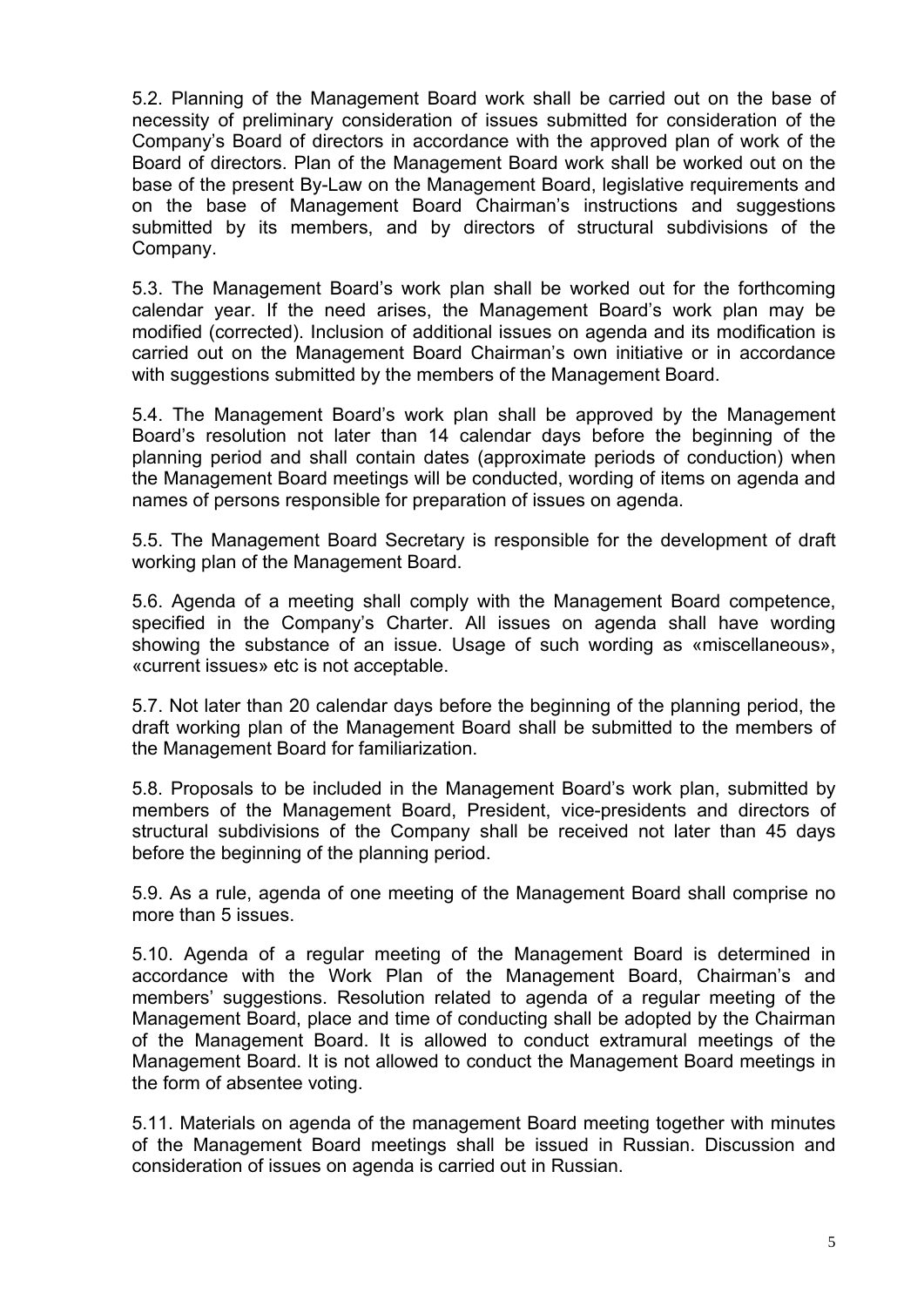## **6. Preparation and provision of materials for the Management Board meeting**

6.1. On the base of the Management Board Chairman's resolution on compiling agenda of the forthcoming meeting of the Management Board, the Management Board Secretary forwards notifications to the persons in charge for preparation of issues on agenda of the Management Board meeting, with information that the correspondent issue was put on the agenda of the forthcoming meeting of the Management Board, in order to provide timely preparation of materials.

6.2. Agenda of a meeting shall comply with the Management Board competence, specified in the Company's Charter.

6.3. Provision of materials for the Management Board meeting (hard and electronic copies) is carried out by a person, who is in charge for preparation of the issue. Such material shall include:

- presentation, as a rule, up to 12 slides, prepared in accordance with the standard requirements for presentation formats;
- draft resolution inclusive of explanatory note, as a rule, up to two slides. Explanatory note includes grounds and draft resolution, proposed to be adopted by the Management Board of the Company;
- if it is necessary speaker may provide additional materials as Annexes to his presentation (number of slides is not limited).

6.4. Materials for the Management Board meeting shall be sent by the speaker in electronic form to the Management Board Secretary not later than two business days before the date of the issue consideration.

6.5. Chairman of the Management Board has a right to make a decision concerning sending the materials for the forthcoming meeting of the Management Board to other concerned persons. The Management Board Secretary, on the Management Board Chairman's instruction, ensures forwarding of the materials to the specified persons.

6.6. Materials for the Management Board meeting are confidential documents and shall not be disclosed to third parties.

6.7. In the event that the person in charge for preparation of an issue on agenda is not a member of the Management Board, he/she shall coordinate the material with the member of the Management Board or permanent invitee to the Management Board meetings who oversees preparation of such materials, before forwarding the materials .

## **7. Procedure for holding of Management Board meetings**

7.1. Meetings of the Management Board are conducted, as a rule, every two weeks. Secretary of the Management Board sends notifications concerning the forthcoming meeting of the Management Board to the members of the Management Board and persons invited to the Management Board meeting, not later than two business days before its conducting, by means of e-mail.

7.2. Notification concerning conducting a meeting shall include:

- Agenda of the meeting specifying speakers on agenda items;
- Place and time of the meeting conducting;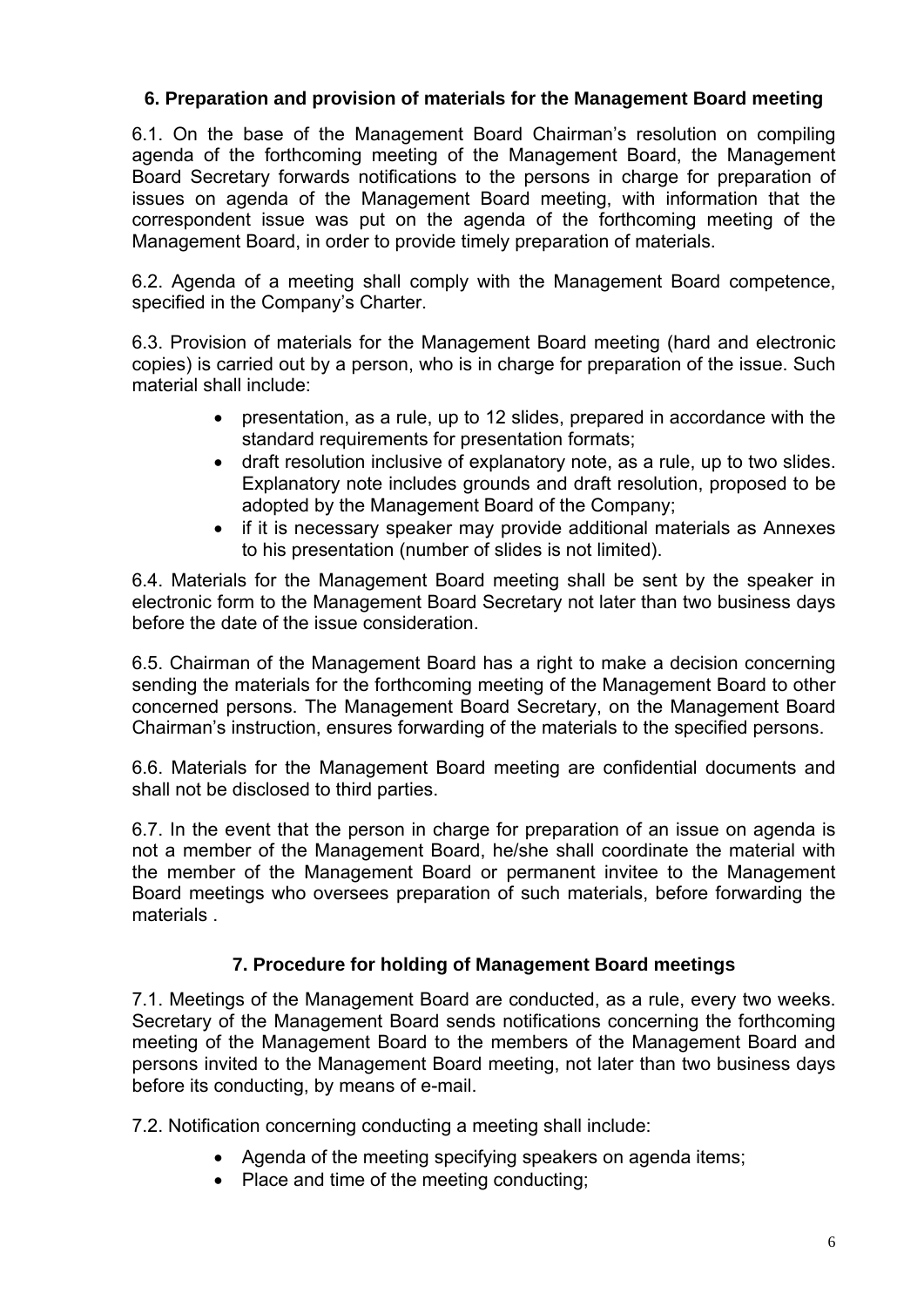7.3. Notification of conducting a meeting may also include grounds for putting the listed issues on the agenda and name of a person who initiated the convocation of the meeting (name of the initiator and name of authority and/or legal body that made a demand).

### **8. Procedure of the Management Board Meetings**

8.1. Meetings of the Management Board (MB) are conducted only in the form of simultaneous attendance of the shareholders; it is mandatory that the MB members attend the MB meetings. If an MB member is unable to attend the meeting, he/she shall give the MB Chairman an early notice to this effect. In this case, the MB member has the right to submit a written opinion in respect of the issues on the agenda. Written opinions of the non-attending MB members in respect of the issues on the agenda are furnished to the attending MB members and are taken into account when determining the quorum and the voting results.

8.2. If an MB member is attending the MB meeting, then his/her written opinion received prior to the meeting, is not read in the meeting and is not taken into account when determining the quorum and the voting results.

8.3. The list of invitees is entered in the minutes.

8.4. The MB members, the speakers on the issues on the agenda and the invitees attend the MB meeting.

8.5. An MB meeting is competent for adoption of resolutions (the quorum is present)if not less than half of the number of the MB members is present. If the quorum is not present, the MB Chairman settles a new date for conducting the MB meeting.

8.6. The Secretary of the MB, prior to each meeting, registers the MB members and the invitees who arrived for the meeting.

8.7. The invitees for the meeting have the right to participate in debates on the issues under discussion.

8.8. As and when needed, the Company's Corporate Secretary and technical personnel are invited for the MB meetings.

8.9. At the suggestion of a speaker, up to 3 more persons can be invited in respect of each issue on the agenda.

8.10. Speakers on the issues on the agenda and the persons invited for participation in the review of an issue on the agenda are present in the MB meeting only during the review of respective issue. The permanent invitees are present in the MB meeting throughout the review of all issues on the agenda.

8.11. Review of the issues on the agenda in an MB meeting:

8.11.1. The issues included on the agenda normally or by the MB Chairman's decision are reviewed in an MB meeting.

8.11.2. The issues on the agenda are reviewed in an MB meeting as follows:

• The report of a person in charge of preparation of the issue is heard.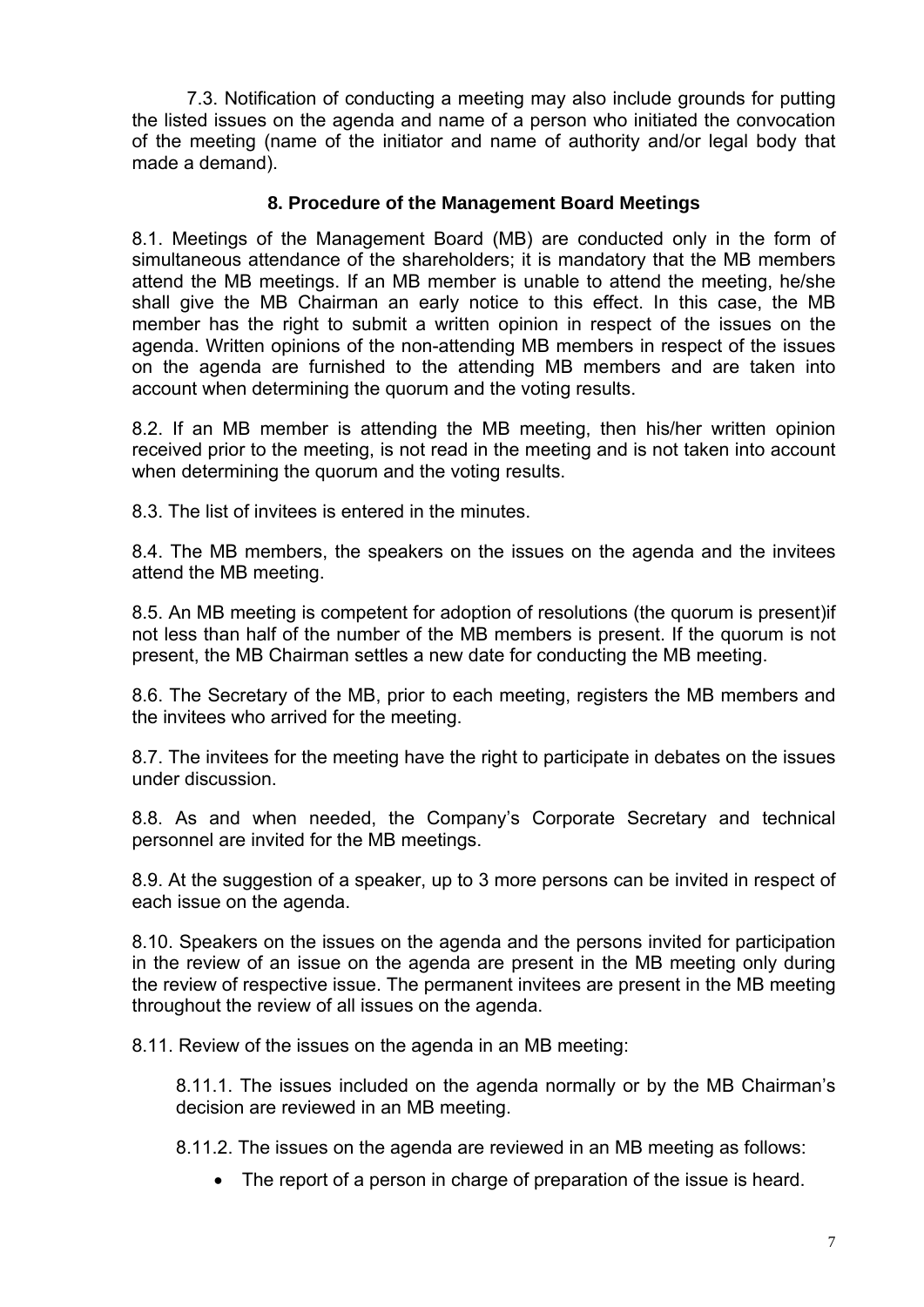- Co-speaker (if any) is heard;
- The MB members ask the speakers, as well as other officers of the Company present in the meeting, questions;
- The MB members, as well as other invitees, take the floor in debate on the report;
- The written proposals submitted by the MB members in respect of the draft resolution are read;
- The speaker gives brief comments on the proposals read in the course of debate;
- The MB Chairman summarizes the results of debate and formulates, on the basis of the submitted materials, the proposals on the draft resolution of the MB indicating the person(s) in charge of fulfillment of the resolution and the deadline for their fulfillment;
- The voting is conducted and the votes are counted. At the request of any MB member, the voting can be conducted in respect of both the draft resolution in whole and individual items of the draft resolution.
- The MB Chairman reads the voting results;

8.11.3. Duration of the reports, co-reports and the closing speech is determined by the MB Chairman by agreement with the speakers and co-speakers, but not more than 20 minutes for a report and 10 minutes for a co-report. Those taking the floor in debate are allotted up to five minutes.

8.11.4. Total duration of an MB meeting shall not exceed 1.5 hours.

8.11.5. In his/her speech, the person participating in debate shall:

- Describe in brief his/her position on the subject matter,
- Formulate his/her attitude to the draft resolution of the MB, proposed by the speaker and other MB meeting participants based on the results of seeing the materials relating to the issue on the agenda,
- Formulate his/her proposals relating to the draft resolution in respect of the issue under review.

8.11.6. Chairman of the MB (and in his/her absence – Deputy Chairman of the MB) preside at the MB meetings. In the event that both of them are not Formulate his/her attending an MB meeting, the MB members may elect the chairman from among attending MB members.

8.11.7. The person presiding at an MB meeting:

- Organizes the work of the MB;
- Presides at an MB meeting;
- Gives floor for questions, reports and speeches;
- Organizes the debate;
- States his/her own position on the issue under review:
- Summarizes the results of discussion, подводит итоги дискуссии, generalizes and formulates the submitted proposals;
- Makes sure the meeting procedure is observed;
- Puts to the vote the draft resolutions of the MB, the MB members' proposals on the issues reviewed in the meeting, organizes the voting and the vote count and announces the voting results;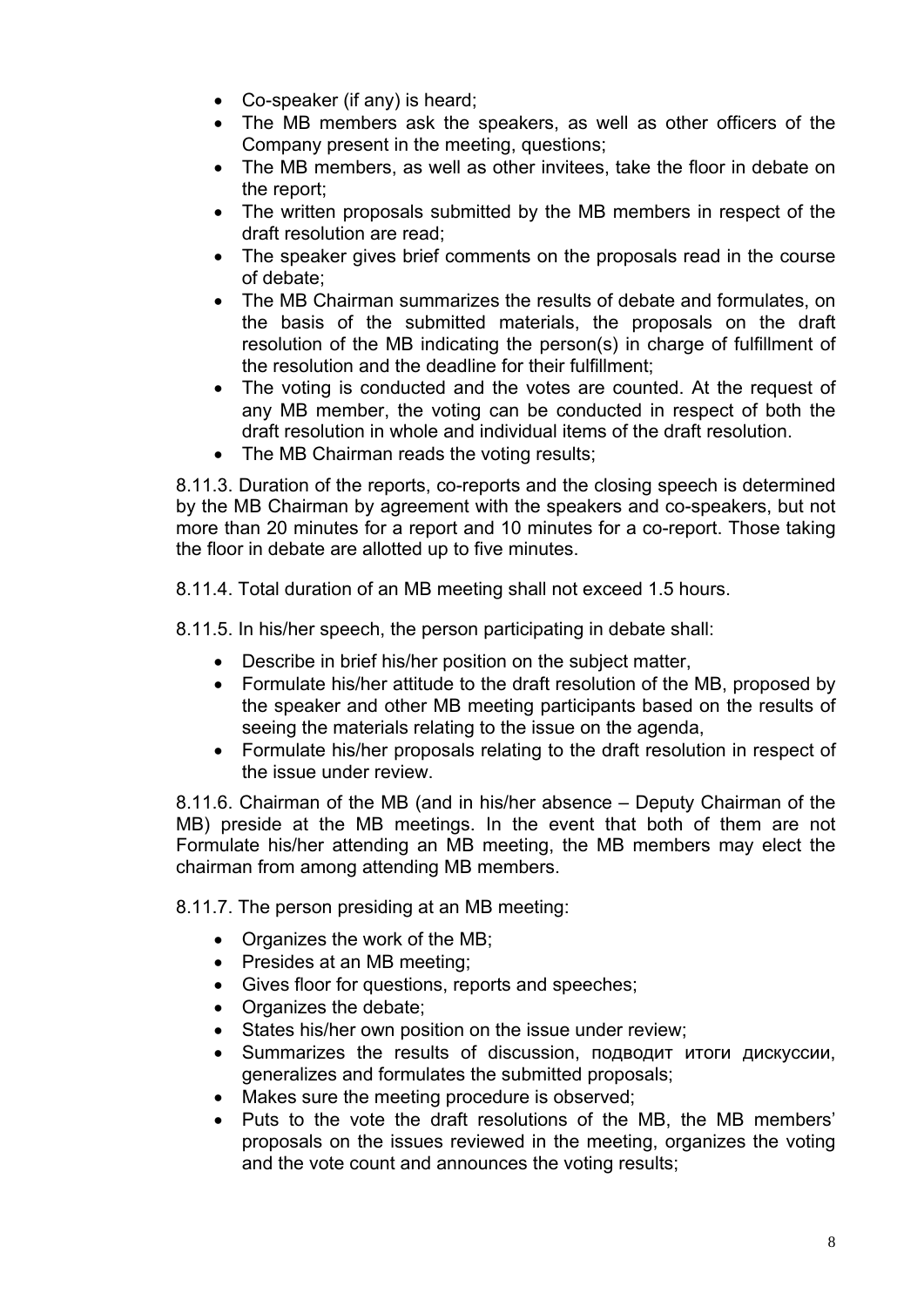- Summarizes the results of debate and formulates, based on the submitted materials, the proposals on the draft resolution of the MB indicating the person(s) in charge of fulfillment of the resolution and the deadline for their fulfillment, takes decision on setting deadlines for implementation of resolutions of the MB;
- Arranges for maintaining the minutes and, if necessary, taking down verbatim of the meeting, signs the minutes.

8.11.8. Each MB member has one vote in course of decision-making process. Transfer of the vote by an MB member to other person, including another member of the MB, is prohibited.

8.11.9. As and when needed, an MB meeting or review of an issue included on the agenda for an MB meeting may be adjourned по решению Председателя Правления (postponed for a new date) by decision of the MB Chairman.

8.11.10. The resolution is deemed adopted if more than half of the number of the attending MB members voted for it. In case of equality of the votes of the Company's MB members the MB Chairman has the casting vote.

8.11.11. The votes are counted by Secretary of the MB.

8.11.12. If an MB member disagrees with the adopted resolution, he/she may request to have his/her special opinion read in the minutes of the MB meeting, which he/she shall submit in writing to Secretary of the MB within 2 days after the date on which the MB meeting was held.

8.12. The pre-established agenda for the next meeting is read in each meeting of the Management Board.

## **9. Minutes of the Management Board Meeting and other documents**

9.1. Secretary of the Management Board shall keep the Minutes of Management Board meeting and submit it for signature to Chairman of the Management Board or substituting him/her Deputy Chairman of the Management Board not later than 3 business days after the meeting is held.

9.2. Minutes of the meeting shall indicate:

- the Minutes number (the numeration of the minutes shall be in the chronological order from the beginning of the year);
- company's full name;
- venue and time of the meeting;
- date of drawing up the Minutes;
- persons present at the meeting (Management Board members, Secretary of the Management Board, invitees);
- the quorum;
- persons who submitted a written opinion on the issues of the agenda;
- agenda for the meeting;
- issues considered and results of voting on them;
- decisions made, deadlines for their implementation, persons in charge.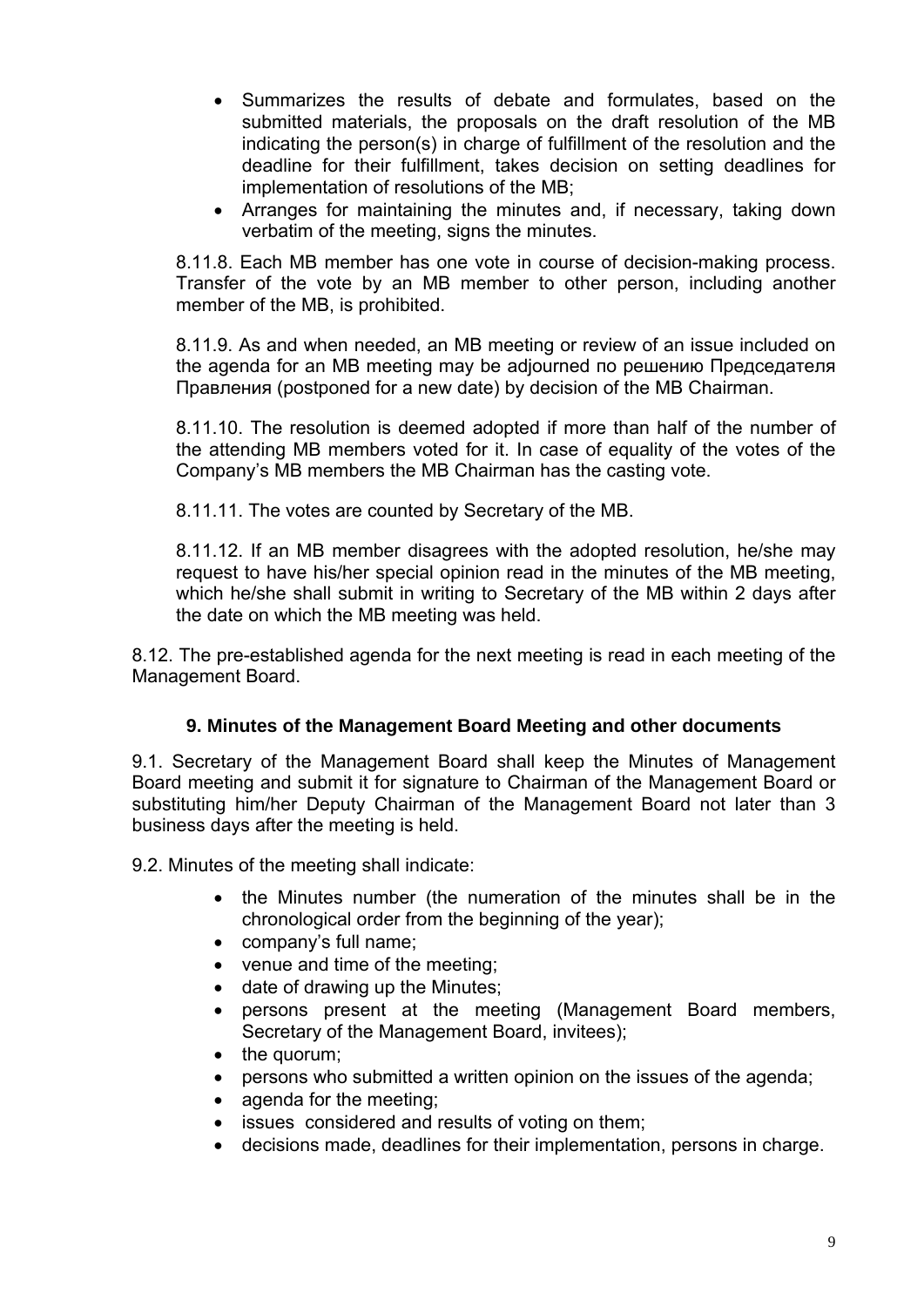9.3. In order to draw up the Minutes of the Management Board meeting the draft resolutions on each agenda item shall be verified by Secretary of the Management Board with the speakers.

9.5. Minutes of the Management Board meeting shall be signed by the Chairman of the Management Board or substituting him/her Deputy Chairman of the Management Board.

9.6. Special opinions of the Management Board members on the decisions made shall be attached to the Minutes.

9.7. If, when identifying whether the quorum is and identifying the results of voting on issues of agenda of the Management Board meeting, a written opinion of an absent member of the Management Board is considered, the written opinions of the Management Board members concerning the issues of the agenda shall be attached to the Minutes.

9.8. Originals of the Minutes of the Management Board meetings shall be kept by Secretary of the Management Board of the Company. Special opinions of the Management Board members and Annexes to the Minutes (if any) shall be attached to the Minutes. Electronic versions (copies) of the Minutes and attached materials shall also be kept by Secretary of the Management Board.

9.11. Shareholders, who own more than 25% of Company's shares, as well as the members of the Board of Directors, members of the Management Board, Department of Internal Control and Audit, members of the auditing commission and the Company's auditor may see the Minutes of the Management Board meetings by requesting Secretary of the Management Board.

9.14. Audio recording of the meeting

9.14.1. Secretary of the Management Board ensures that audio recording of the Management Board meeting is made.

9.14.2. Based on the transcript of audio records of the Management Board members' reports the Minutes of the Management Board meeting shall be drawn up.

9.14.3. The transcript of the audio record shall not be attached to the text of the Minutes of the Management Board meeting. The audio record shall be kept by Secretary of the Management Board and is accessible to Management Board members only.

#### **10. Implementation of the Management Board's resolutions**

- 10.1. Resolutions of the Management Board are binding for the members of the Management Board and Company's employees and its subsidiaries and dependant companies.
- 10.2. Control over the implementation of the resolutions of the Company's Management Board shall be exercised by Chairman of the Management Board. On the instruction of the Management Board Chairman, information on the fulfillment of Management Board's resolutions shall be gathered by Secretary of the Management Board. Secretary of the Management Board shall have the